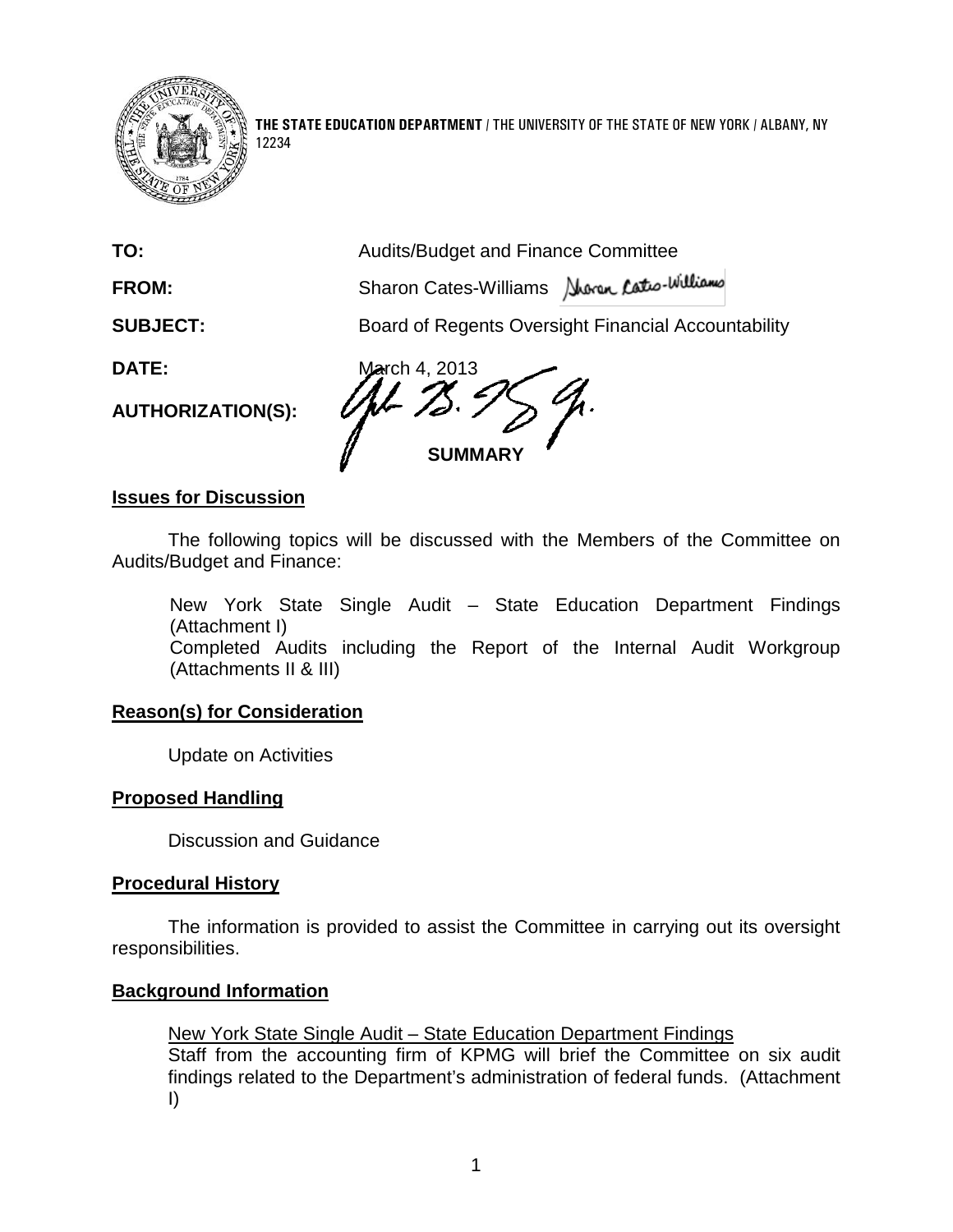Completed Audits including the Report of the Internal Audit Workgroup The Committee is being presented with 9 audits this month. (Attachments II & III)

Audits are provided as follows:

**Office of Audit Services** 

New York City Department of Education Rochester City School District Syracuse City School District

**Office of the State Comptroller** 

Cortland Enlarged City School District Hadley-Luzerne Central School District Hyde Park Central School District Kids & the Training Institute, Inc. Kids Quality Care, Inc. Pawling Central School District

# **Recommendation**

No action required for presentation of audits.

# **Timetable for Implementation**

N/A

The following materials are attached:

- Summary of New York State Single Audit Findings 2011-12 (Attachment I)
- Report of the Internal Audit Workgroup (Attachment II)
- Summary of Audit Findings Including Audit Abstracts (Attachment III)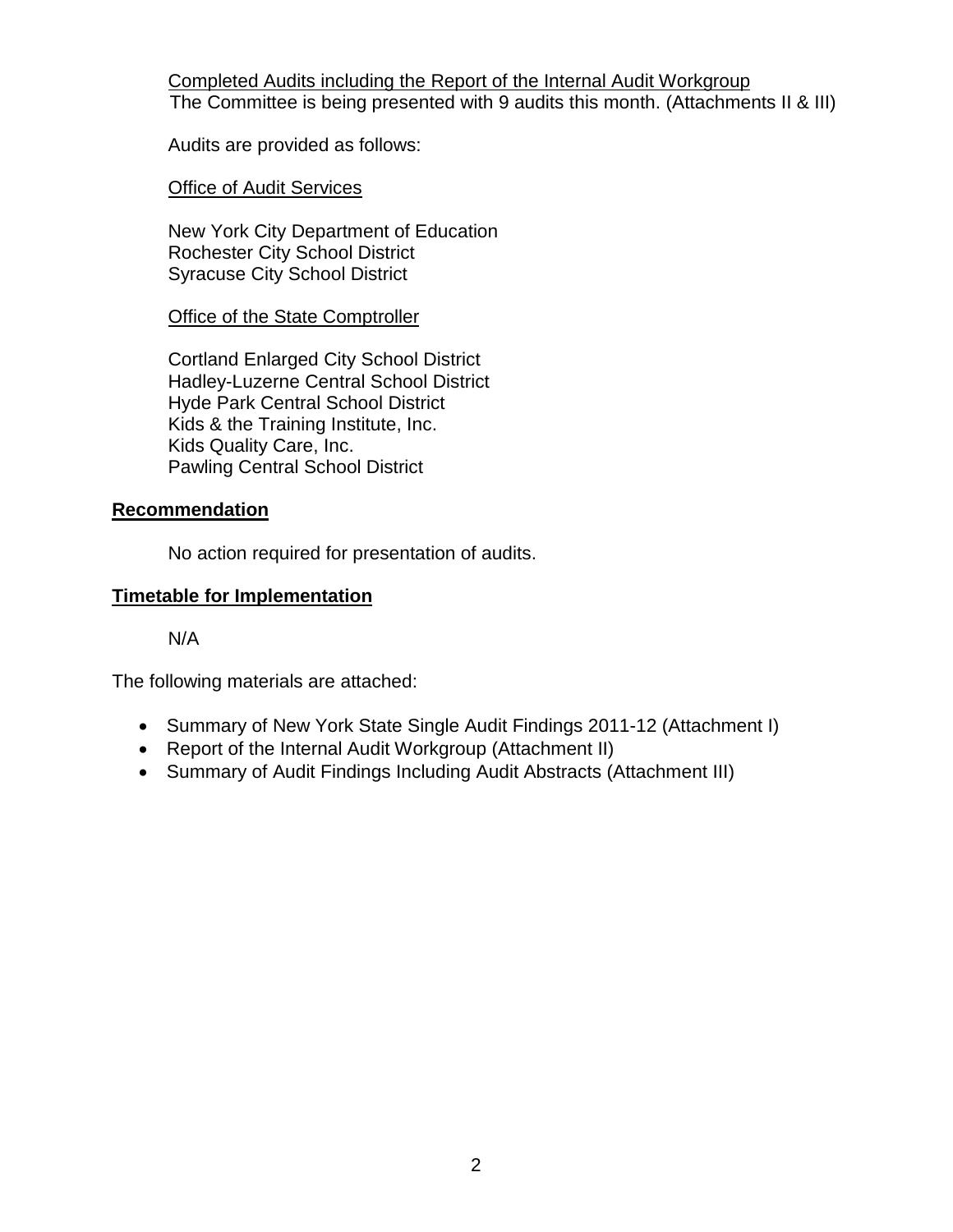# Attachment I

# Regents Committee on Audits/Budget and Finance Summary of New York State Single Audit  $4/1/11 - 3/31/12$ State Education Department Findings

The audit examined the following federal programs;

| Summer Food Service Program for Children                                        |                                           |                               |  |  |
|---------------------------------------------------------------------------------|-------------------------------------------|-------------------------------|--|--|
| Child Nutrition - School Lunch, Milk Program and Summer Food Service            |                                           |                               |  |  |
|                                                                                 | Title I-Grants to LEAs (regular and ARRA) |                               |  |  |
| <b>Special Education</b>                                                        | Grants to States (regular and ARRA)       |                               |  |  |
|                                                                                 | Preschool Grants (regular and ARRA)       |                               |  |  |
| 21 <sup>st</sup> Century Community Learning Centers                             |                                           |                               |  |  |
| <b>Improving Teacher Quality State Grants</b>                                   |                                           |                               |  |  |
| <b>ARRA State Fiscal Stabilization Fund</b>                                     |                                           | <b>Education State Grants</b> |  |  |
|                                                                                 |                                           | <b>Government Services</b>    |  |  |
| <b>Education Jobs Fund</b>                                                      |                                           |                               |  |  |
| Rehabilitation Services-Vocational Rehabilitation Grants to States (regular and |                                           |                               |  |  |
| ARRA)                                                                           |                                           |                               |  |  |

# **Six Findings**

# Finding number 12-06 - Summer Food Service Program for Children

The Department (Child Nutrition) reported incorrect meal counts for one of the reports tested. The Department inadvertently reported the same data as the prior year. Review procedures did not operate effectively to ensure an accurate report was submitted.

# Finding number 12-07 – Child Nutrition -School Lunch, Milk Program and Summer Food Service

The Office of General Services (OGS) manages the receipt, inventory and distribution of donated foods on behalf of the Department of Education. OGS did not conduct an annual physical inventory of donated USDA food for all of its distribution and warehouse centers. Additionally, from a sample of 25 USDA food inventory deliveries (out of 1931), one delivery receipt did not agree to the OGS records by approximately 3%.

Finding number 12-08 – Title I Grants to LEAs (regular and ARRA), Special Education Grants to States (regular and ARRA), Special Education Preschool Grants (regular and ARRA), 21<sup>st</sup> Century Community Learning Centers, Improving Teacher Quality State **Grants**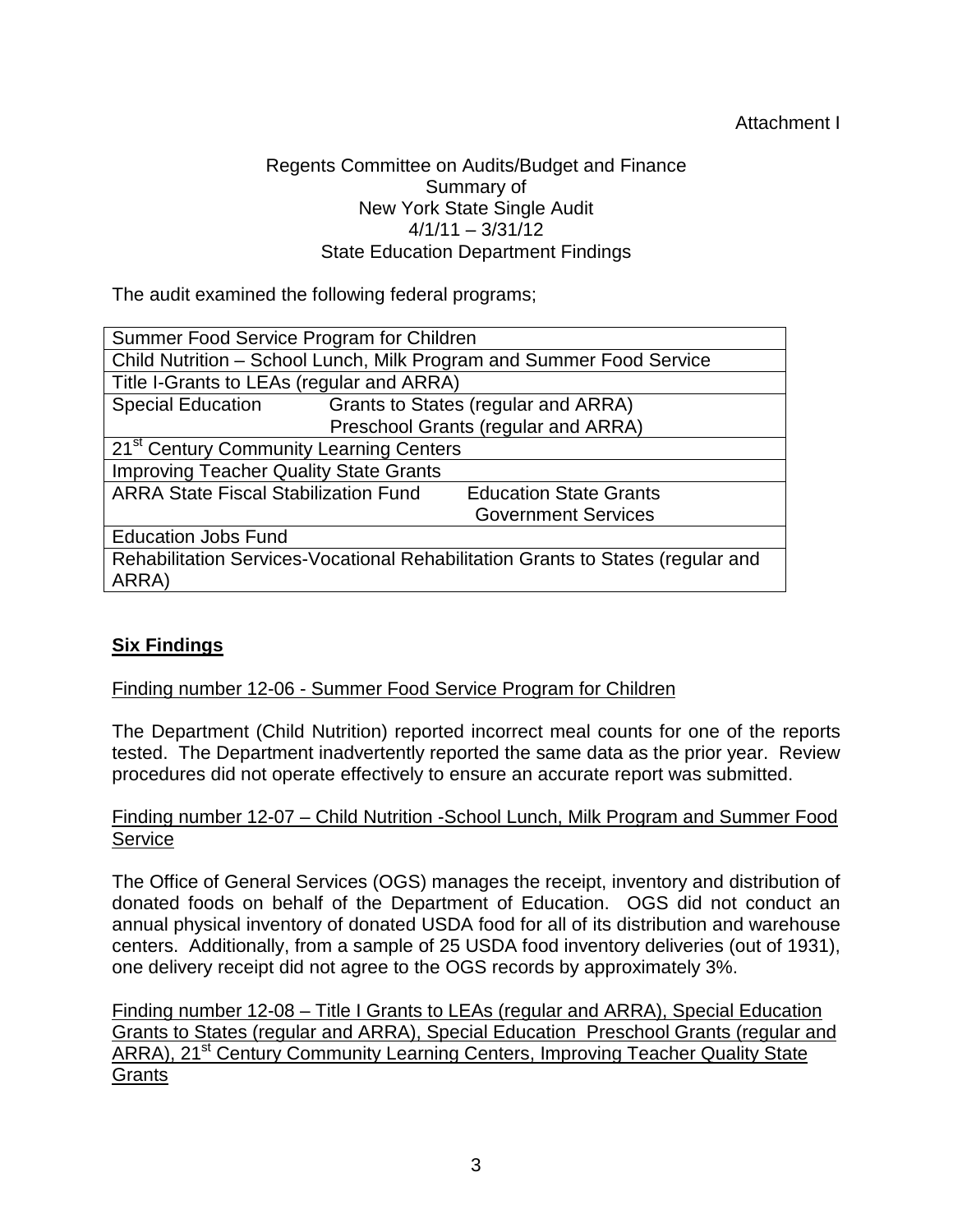The Department (OMS Finance) does not appear to have met cash management requirements when funds are paid to sub recipients. The auditors found no procedures to ensure the sub recipients make related disbursements on a timely basis.

Finding number 12-09 – Special Education Grants to States and Preschool Grants (regular and ARRA)

The Department (P-12) did not monitor non-ARRA sub recipients for fiscal compliance (allowability of costs).

Finding number  $12{\text -}10 - 21^{\text{st}}$  Century Community Learning Centers, Improving Teacher Quality State Grants, ARRA State Fiscal Stabilization Fund Education State Grants and Government Services, and Education Jobs Fund

The Department (P-12) lacks routine or timely site visits to its sub recipients which may result in not being able to timely recognize noncompliance with laws, regulations and provisions of grant agreements or lack of performance goal achievement.

Finding number 12-11 – Rehab Services Vocational Rehabilitation Grants (regular and ARRA)

Based on a sample of ACCES VR consumer folders, the auditors determined that the requirements for eligibility determination were not always documented or not done on a timely basis.

# **Corrective Actions**

The Department has submitted corrective action plans for each of the six findings. Those actions include developing a new monitoring protocol for special education, expanding existing monitoring procedures and providing training to Department staff.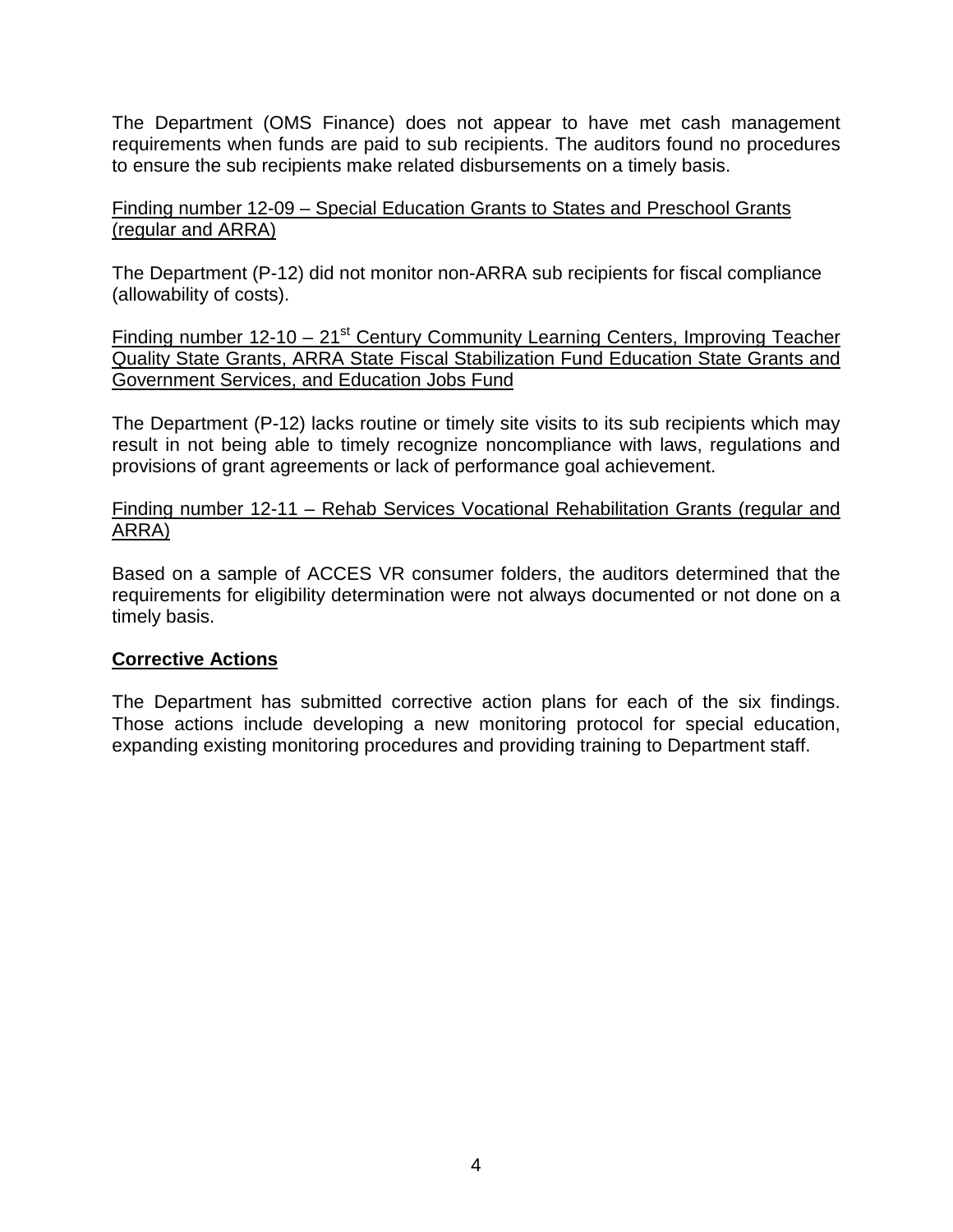#### Attachment II

#### **Regents Committee on Audits/Budget and Finance March 2013 Review of Audits Presented Department's Internal Audit Workgroup**

#### Newly Presented Audits

We reviewed the nine audits that are being presented to the Committee this month. Six of the audits were issued by the Office of the State Comptroller (OSC) and three by the Office of Audit Services (OAS). Seven of the audits were of school districts and two were of preschool providers of special education services.

The findings were in the areas of procurement, financial reporting, claims processing, information technology, payroll, segregation of duties, Medicaid reimbursements, the Employment Preparation Education program and school improvement grants.

The Department has issued letters to the school district auditees, reminding them of the requirement to submit corrective action plans to the Department and OSC within 90 days of their receipt of the audit report.

The Department's Internal Audit Workgroup identified the following audits for specific attention by Department Staff.

New York City Department of Education – Employment Preparation Education (EPE) program Kids & the Training Institute, Inc. Kids Quality Care, Inc.

The Department's Internal Audit Workgroup determined the following audits required no specific follow up activities by Department staff.

Rochester City School District Syracuse City School District Cortland Enlarged City School District Hadley-Luzerne Central School District Pawling Central School District Hyde Park Central School District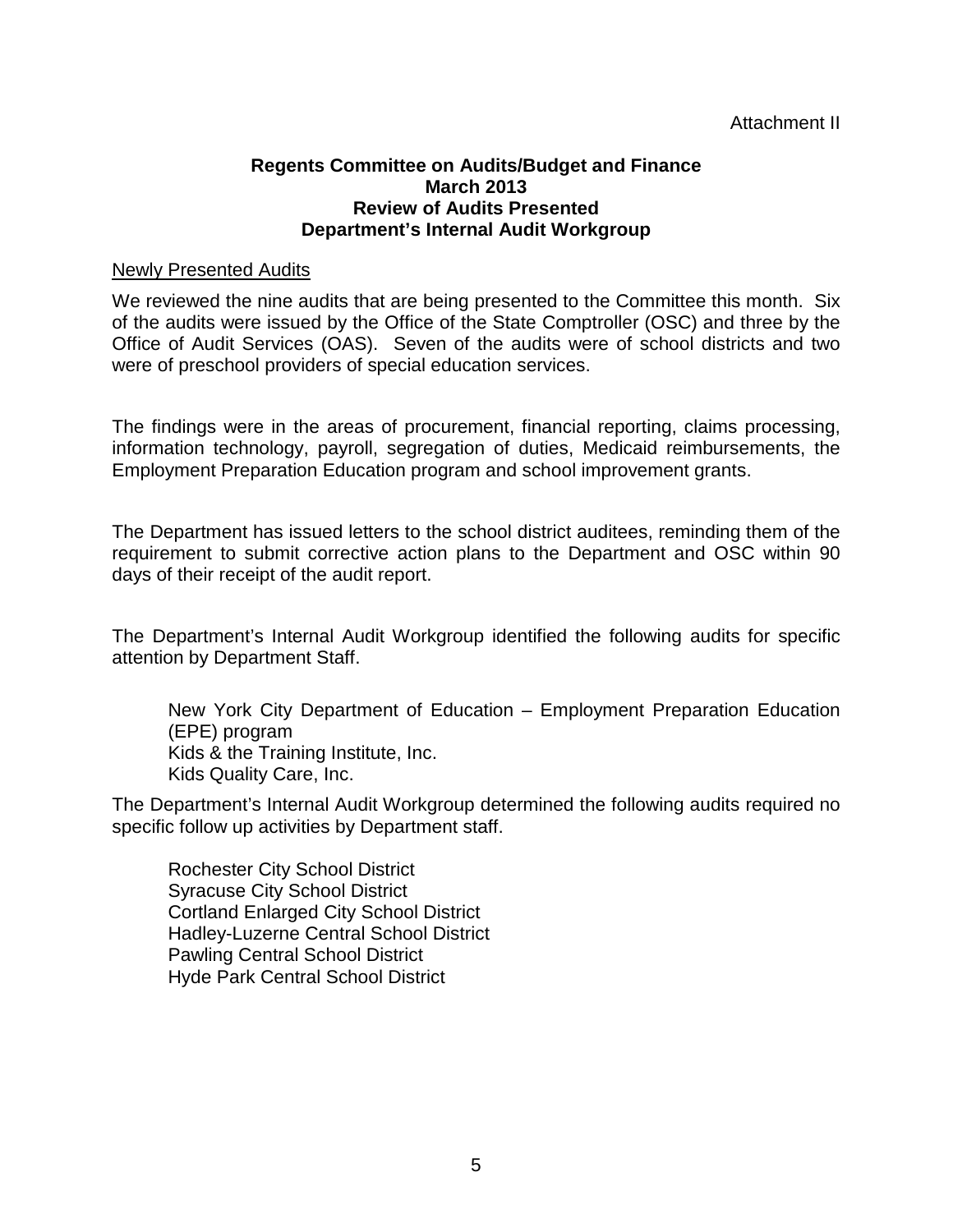# **March 2013 Regents Audits/Budget and Finance Committee Meeting Summary of Audits Requiring Specific Attention**

| <b>Audit Summary</b>                                                                                                                                                                                | <b>Recommendation/Response</b>                                                                                                                             |
|-----------------------------------------------------------------------------------------------------------------------------------------------------------------------------------------------------|------------------------------------------------------------------------------------------------------------------------------------------------------------|
| <b>New York City Department of</b>                                                                                                                                                                  | The recommendations focused on strengthening                                                                                                               |
| <b>Education - Employment</b>                                                                                                                                                                       | controls over the documentation of EPE contact                                                                                                             |
| <b>Preparation Education (EPE)</b>                                                                                                                                                                  | hours.                                                                                                                                                     |
| program<br>OAS audit.<br>$\bullet$<br><b>NYCDOE Office of Adult</b><br>$\bullet$<br><b>Continuing Education</b><br>(OACE) oversees the EPE<br>program in 8 Regions.                                 | OACE agreed with the recommendations.<br><b>NEXT STEP:</b><br>Department will reduce future EPE payments to<br>NYCDOE to recover \$2.6M unsupported funds. |
| \$29.4M State aid in 2009-<br>$\bullet$<br>2010 in support of all 8<br>Regions.<br>Audit examined Region 5:<br>$\bullet$<br>\$4.3M in claims.<br>Found \$2.6M in<br>$\bullet$<br>unsupported costs. | OAS will annually conduct an audit of the<br>administration of the EPE program at one of the<br>remaining 7 NYCDOE Regions.                                |
| Kids & the Training Institute,                                                                                                                                                                      | The recommendations focused on the Department                                                                                                              |
| Inc.                                                                                                                                                                                                | adjusting reimbursement rates based on the                                                                                                                 |
| <b>OSC</b> audit                                                                                                                                                                                    | disallowance and the agency compliance with                                                                                                                |
| Agency received \$3.3M in                                                                                                                                                                           | procedural guidance on LTAL business relationships                                                                                                         |
| public support during 2008-                                                                                                                                                                         | as outlined in the Reimbursable Cost Manual                                                                                                                |
| 2009.                                                                                                                                                                                               | (Manual).                                                                                                                                                  |
| \$287,952 disallowance.                                                                                                                                                                             | Department agreed with the recommendations and                                                                                                             |
| Agency non-compliant with                                                                                                                                                                           | will closely examine the circumstances that led to the                                                                                                     |
| provisions pertaining to                                                                                                                                                                            | findings described in the audit report.                                                                                                                    |
| less-than-arm's-length                                                                                                                                                                              | <b>NEXT STEP:</b>                                                                                                                                          |
| (LTAL) relationship with                                                                                                                                                                            | Department will recalculate rates based on                                                                                                                 |
| another privately-owned                                                                                                                                                                             | appropriate adjustments, provide technical assistance                                                                                                      |
| special education company                                                                                                                                                                           | to agency and recommend agency officials attend                                                                                                            |
| (Kids Quality Care, Inc.).                                                                                                                                                                          | Consolidated Fiscal Report (CFR) training.                                                                                                                 |
| <b>Kids Quality Care Inc.</b>                                                                                                                                                                       | The recommendations focused on the Department                                                                                                              |
| OSC audit                                                                                                                                                                                           | adjusting reimbursement rates based on the                                                                                                                 |
| Agency received \$2.7M in                                                                                                                                                                           | disallowance and the agency compliance with                                                                                                                |
| public support during 2008-                                                                                                                                                                         | procedural guidance on LTAL business relationships                                                                                                         |
| 2009                                                                                                                                                                                                | as outlined in the Reimbursable Cost Manual                                                                                                                |
| \$237,926 disallowance                                                                                                                                                                              | (Manual).                                                                                                                                                  |
| Agency non-compliant with                                                                                                                                                                           | Department agreed with the recommendations and                                                                                                             |
| provisions pertaining to                                                                                                                                                                            | will closely examine the circumstances that led to the                                                                                                     |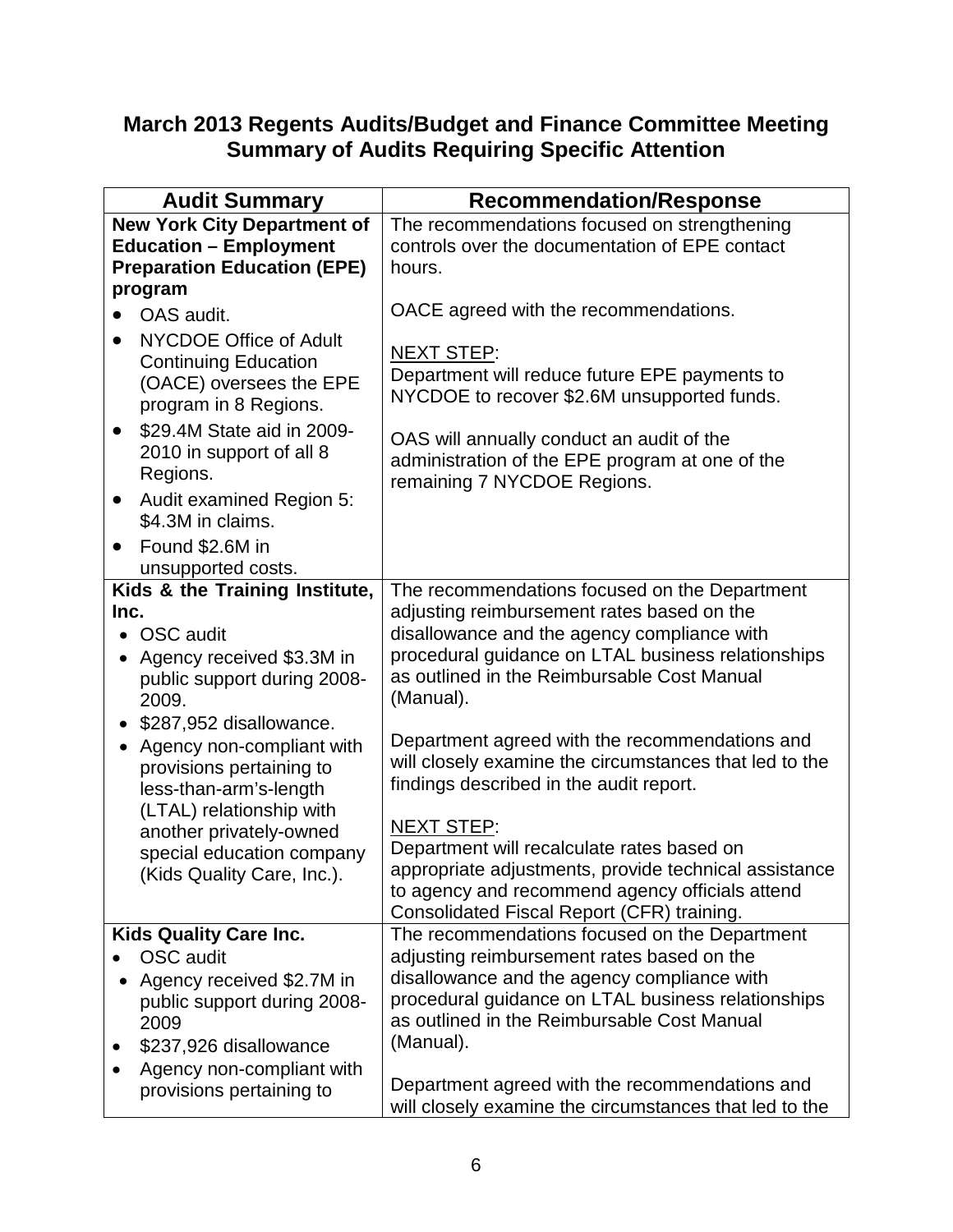| less-than-arm's-length    | findings described in the audit report.               |
|---------------------------|-------------------------------------------------------|
| (LTAL) relationship with  |                                                       |
| another privately-owned   | <b>NEXT STEP:</b>                                     |
| special education company | Department will recalculate rates based on            |
| (Kids & the Training      | appropriate adjustments, provide technical assistance |
| Institute).               | to agency and recommend agency officials attend       |
|                           | Consolidated Fiscal Report (CFR) training.            |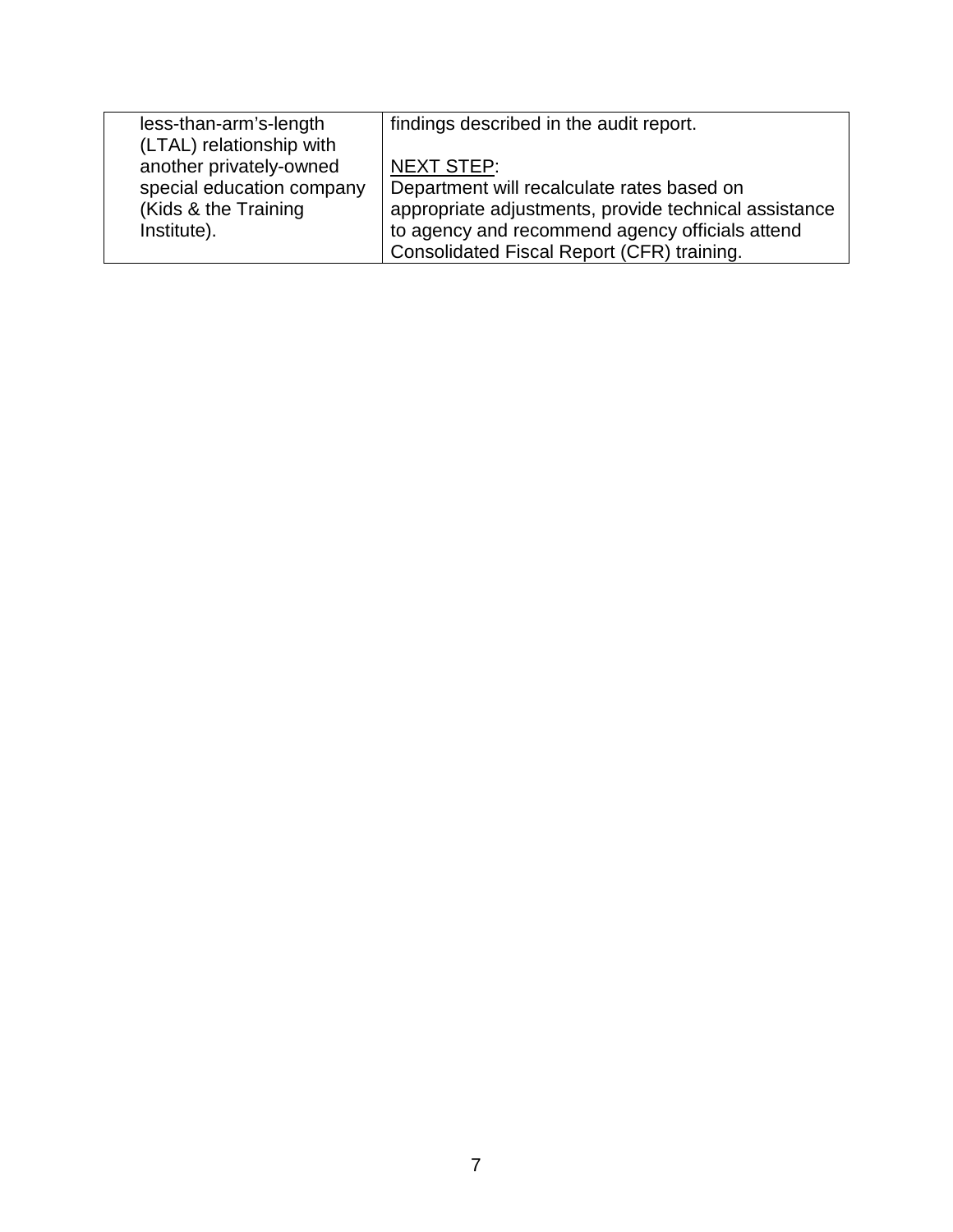# **March 2013 Regents Audits/Budget and Finance Committee Meeting Summary of Audit Findings**

| Audit                                                                 | Procurement | Processing<br>Claims | Payroll       | Financial<br>Reporting | Information<br>Technology | Ó<br>Segregation | Enhancement<br>Revenue<br>$\omega$ | Other |
|-----------------------------------------------------------------------|-------------|----------------------|---------------|------------------------|---------------------------|------------------|------------------------------------|-------|
| <b>Office of Audit Services</b>                                       |             |                      |               |                        |                           |                  |                                    |       |
| * New York City Department of Education (footnote 1)                  |             |                      |               | ٦                      | ٦                         |                  |                                    |       |
| * Rochester City School District (footnote 2)                         |             |                      |               |                        |                           |                  |                                    |       |
| * Syracuse City School District (footnote 2)                          |             |                      |               |                        |                           |                  |                                    |       |
| <b>Office of the State Comptroller</b>                                |             |                      |               |                        |                           |                  |                                    |       |
| <b>Cortland City School District</b>                                  |             |                      | $\mathcal{N}$ |                        |                           | $\mathbf{v}$     | V                                  |       |
| Hadley-Luzerne Central School District                                |             |                      |               | V                      |                           |                  |                                    |       |
| <b>Hyde Park Central School District</b>                              |             |                      |               | V                      |                           |                  |                                    |       |
| <b>Pawling Central School District</b>                                | V           | V                    |               | V                      |                           | V                |                                    |       |
| State Education Department and Kids & the Training Institute,<br>Inc. |             |                      |               | V                      |                           |                  |                                    |       |
| State Education Department and Kids Quality Care, Inc.                |             |                      |               | V                      |                           |                  |                                    |       |
|                                                                       |             |                      |               |                        |                           |                  |                                    |       |
| <b>March 2013</b>                                                     | 1           |                      |               | 6                      |                           | $\overline{2}$   |                                    | 3     |

1 Contact Hours<br>2 School Improve

School Improvement Grant

The Department's Internal Audit Workgroup met to review each of the audits being presented this month. Letters will be sent to all of the auditees reminding them of the requirement to submit a corrective action plan.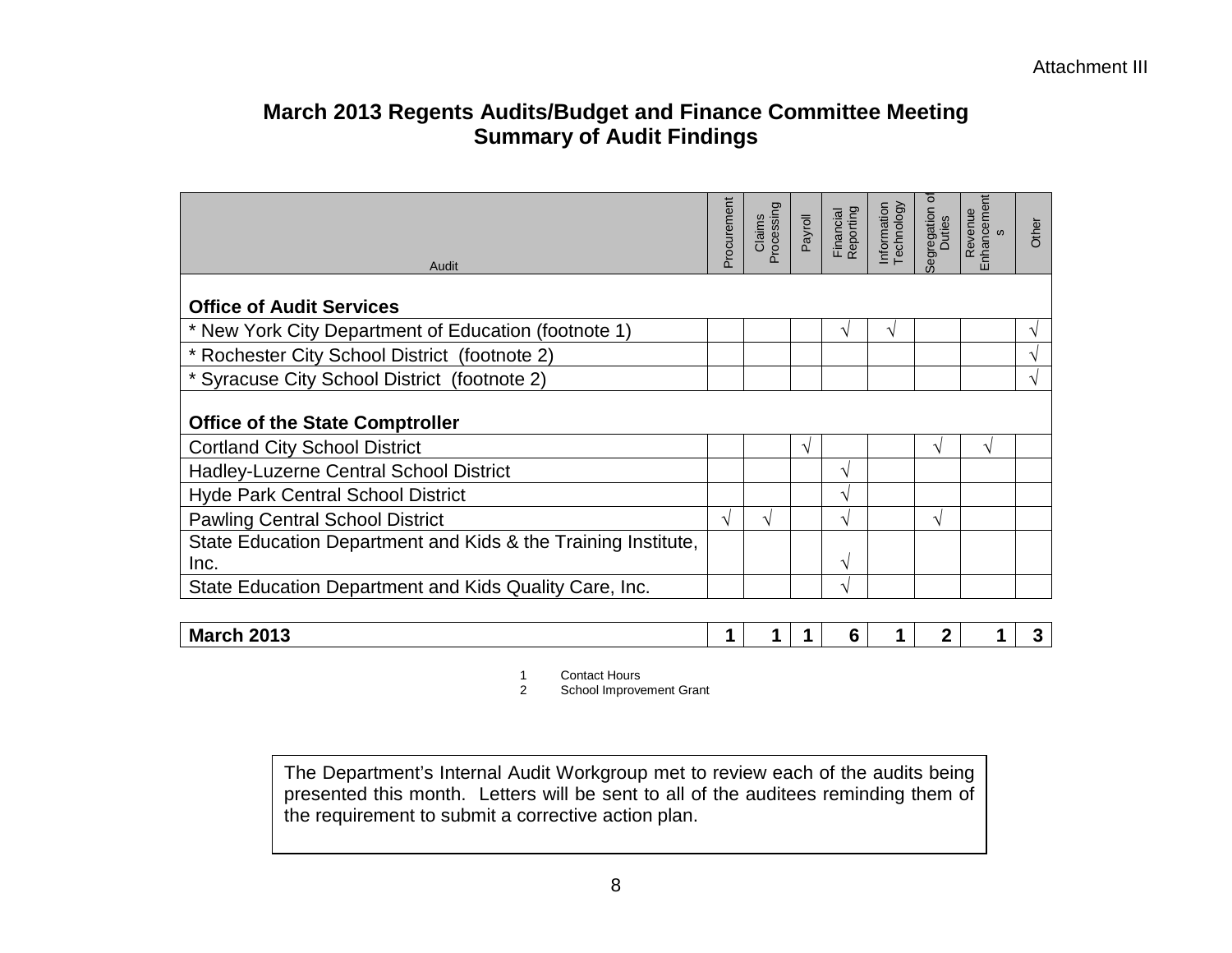| <b>Office of Audit Services</b>                                                                                                                                          |                                                                                                                                                                                                                                                                                                                                                                                                                                                                                                                         |                                                                                                                                                                                                                     |  |  |  |
|--------------------------------------------------------------------------------------------------------------------------------------------------------------------------|-------------------------------------------------------------------------------------------------------------------------------------------------------------------------------------------------------------------------------------------------------------------------------------------------------------------------------------------------------------------------------------------------------------------------------------------------------------------------------------------------------------------------|---------------------------------------------------------------------------------------------------------------------------------------------------------------------------------------------------------------------|--|--|--|
| <b>Audit</b>                                                                                                                                                             | <b>Major Finding(s)</b>                                                                                                                                                                                                                                                                                                                                                                                                                                                                                                 | <b>Recommendation/Response</b>                                                                                                                                                                                      |  |  |  |
| <b>New York City</b><br><b>Department of</b>                                                                                                                             | \$2,682,067 adjustment                                                                                                                                                                                                                                                                                                                                                                                                                                                                                                  | 3 recommendations                                                                                                                                                                                                   |  |  |  |
| <b>Education</b><br><b>EPE Program - For the</b><br>Period July 1, 2009<br>through June 30, 2010<br>EPE-0907-1<br>1st, 2nd, 11th, 12th,<br><b>13th Judicial District</b> | The New York City Department of Education (DOE)'s Office<br>of Adult Continuing Education (OACE) oversees the<br>Employment Preparation Education Program (EPE). For the<br>period from July 1, 2009 to June 30, 2010 DOE received<br>\$29.4 million in EPE funds in support of seven regions. The<br>audit examined the appropriateness of \$4,395,130 in claims<br>from 1 (Region 5) of the 8 adult education regions Audit<br>testing resulted in the following exceptions at Region 5:                              | It is recommended that DOE only<br>claim contact hours supported by<br>adequate attendance<br>documentation, securely maintain<br>student records, and properly<br>document intake and assessment<br>contact hours. |  |  |  |
|                                                                                                                                                                          | DOE was only able to provide documentation for 72 classes<br>and 224,989 contact hours within those classes. In addition,<br>documentation provided only supported 9,356 contact hours<br>claimed for intake and assessment. In total only \$1,713,062<br>of the \$4,395,130 claimed could be supported. Future EPE<br>payments to DOE will be reduced by \$2,682,067.<br>OACE failed to secure student files prior to an asbestos<br>abatement project resulting in missing documentation to<br>support contact hours. | <b>NYCDOE</b><br>with<br>agreed<br>the<br>recommendations and have begun<br>to implement corrrective actions                                                                                                        |  |  |  |
|                                                                                                                                                                          | Subsequent to the issuance of the draft audit report the<br>Department agreed to examine<br>substantially<br>more<br>documentation than was provided during initial field work.<br>This documentation resulted in NYCDOE being credited with<br>almost \$1 million in EPE funds.                                                                                                                                                                                                                                        |                                                                                                                                                                                                                     |  |  |  |
| <b>Rochester City School</b><br><b>District</b><br><b>School Improvement</b>                                                                                             | The audit examined \$6,253,724 in School Improvement Grant<br>(SIG) funds received by the District for the period July 1, 2010<br>to September 30, 2011. Non-salary expenditures were found                                                                                                                                                                                                                                                                                                                             | 3 recommendations<br>The<br>recommendations<br>report's                                                                                                                                                             |  |  |  |
| Grant                                                                                                                                                                    | in the amount of \$11,759, that should not have been charged                                                                                                                                                                                                                                                                                                                                                                                                                                                            | focused<br>strengthening<br>on<br>the                                                                                                                                                                               |  |  |  |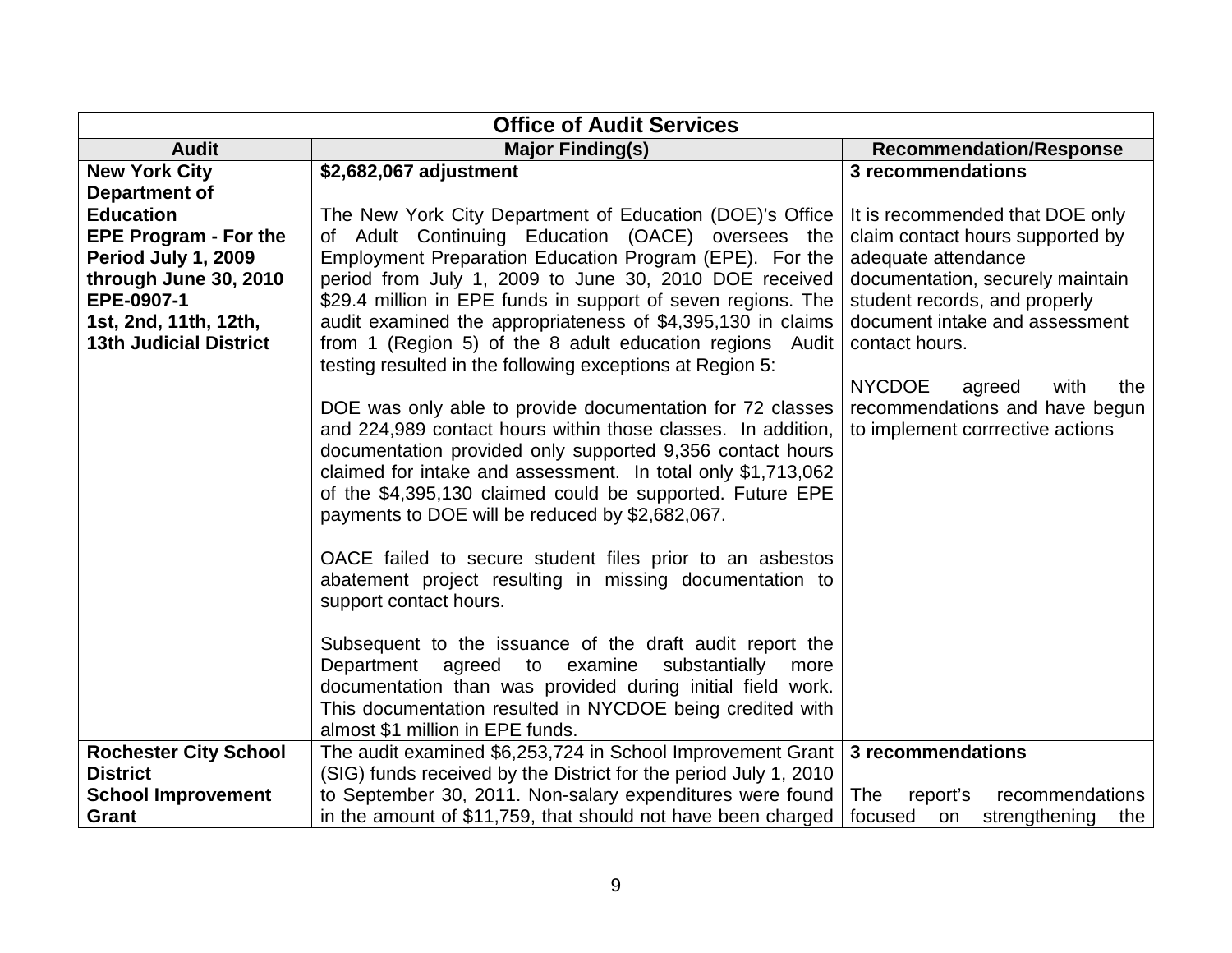| SD-1111-01                    | to SIG.                                                                                                                     | policies and procedures pertaining                                        |
|-------------------------------|-----------------------------------------------------------------------------------------------------------------------------|---------------------------------------------------------------------------|
| <b>7th Judicial District</b>  |                                                                                                                             | to SIG funds.                                                             |
|                               | The District spent \$10,128 for a batting cage, swimwear, a                                                                 |                                                                           |
|                               | coffee cart, and an electronic safe, all of which were not                                                                  | District agreed<br>The<br>with<br>the                                     |
|                               |                                                                                                                             | recommendations and<br>indicated                                          |
|                               | contained in their approved application or in the associated                                                                | that they will implement corrective                                       |
|                               | budget.                                                                                                                     | action.                                                                   |
|                               |                                                                                                                             |                                                                           |
|                               | The District also claimed \$1,631 in undocumented travel                                                                    |                                                                           |
|                               | costs.                                                                                                                      |                                                                           |
| <b>Syracuse City School</b>   | The audit examined \$5,492,732 in School Improvement Grant                                                                  | 2 recommendations                                                         |
| <b>District</b>               | (SIG) funds received by the District for the period July 1, 2010                                                            |                                                                           |
| <b>School Improvement</b>     | to September 30, 2011. The District claimed \$200 for an                                                                    | The<br>report's<br>recommendations                                        |
| Grant                         | expenditure for goods that were not received and \$470 for an                                                               | focused on strengthening policies                                         |
| SD-0112-01                    | expenditure that benefited a non-School Improvement Grant                                                                   | and procedures pertaining to SIG                                          |
| <b>5th Judicial District</b>  | building.                                                                                                                   | funds.                                                                    |
|                               |                                                                                                                             |                                                                           |
|                               | The District also failed to meet the requirements set forth by<br>OMB Circular A-87 requiring that salaries be supported by | District agreed<br>with<br>The<br>the<br>recommendations and<br>indicated |
|                               |                                                                                                                             |                                                                           |
|                               | personnel activity reports.                                                                                                 | that they will implement corrective<br>action.                            |
|                               |                                                                                                                             |                                                                           |
|                               | <b>Office of the State Comptroller</b>                                                                                      |                                                                           |
| <b>Audit</b>                  | <b>Major Finding(s)</b>                                                                                                     | <b>Recommendation/Response</b>                                            |
| <b>Cortland City School</b>   | The former Superintendent and Director of Business Services                                                                 | 3 recommendations                                                         |
| <b>District</b>               | did not provide sufficient oversight over the District's financial                                                          |                                                                           |
| <b>Oversight of Financial</b> | operations. They both failed to properly assign users within                                                                | report's<br>recommendations<br>The                                        |
| <b>Operations</b>             | the financial software, and Business Office staff performed                                                                 | strengthening<br>focused<br>on<br>the                                     |
| 2012M-230                     | incompatible duties without management's sufficient oversight                                                               | policies and procedures pertaining                                        |
| <b>6th Judicial District</b>  | or control.                                                                                                                 | the oversight of financial<br>to                                          |
|                               |                                                                                                                             | operations.                                                               |
|                               | District officials failed to ensure that Business Office staff                                                              |                                                                           |
|                               | were billing for various reimbursements due to the District. As                                                             | The<br>District agreed<br>with<br>the                                     |
|                               | a result, the District lost out on at least \$52,000 in                                                                     | recommendations and<br>indicated                                          |
|                               | reimbursement revenues due.                                                                                                 | that they will implement corrective                                       |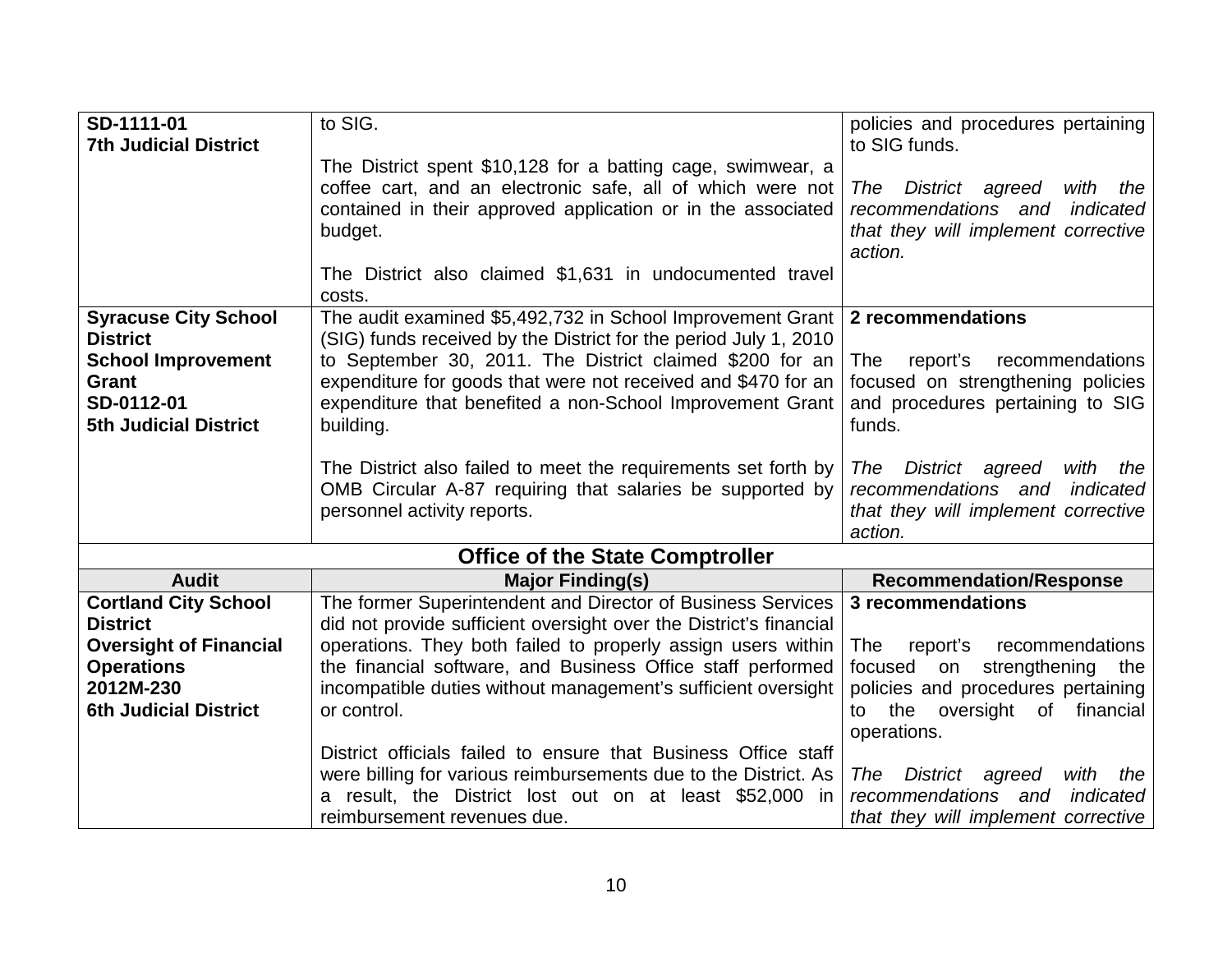|                                                                                                                                    |                                                                                                                                                                                                                                                                                                         | action.                                                                                                                                                 |
|------------------------------------------------------------------------------------------------------------------------------------|---------------------------------------------------------------------------------------------------------------------------------------------------------------------------------------------------------------------------------------------------------------------------------------------------------|---------------------------------------------------------------------------------------------------------------------------------------------------------|
|                                                                                                                                    |                                                                                                                                                                                                                                                                                                         |                                                                                                                                                         |
|                                                                                                                                    |                                                                                                                                                                                                                                                                                                         |                                                                                                                                                         |
| <b>Hadley-Luzerne Central</b><br><b>School District</b><br><b>Financial Condition</b><br>2012M-188<br><b>4th Judicial District</b> | The Board adopted budgets that cut costs by abolishing<br>positions, outsourcing services or sharing them with other<br>districts, and saving money on energy costs. Given the<br>District's declining enrollment and the current economic<br>climate, cost-cutting is prudent. However, the District's | 5 recommendations<br>report's<br>The<br>recommendations<br>strengthening<br>focused<br>on<br>the<br>policies and procedures pertaining                  |
|                                                                                                                                    | budgets did not cut revenues at the same pace.                                                                                                                                                                                                                                                          | to the District's financial condition.                                                                                                                  |
|                                                                                                                                    | The District has accumulated an increasing amount of money<br>in restricted fund balance, or reserves, and built up amounts<br>of unexpended surplus funds that exceeded the legal limit in<br>the past two years.                                                                                      | The<br>District agreed<br>with<br>the<br>recommendations<br>indicated<br>and<br>they planned to take corrective<br>action.                              |
|                                                                                                                                    | Although the District appropriated more than \$1 million in<br>unexpended surplus each year to help finance the ensuing<br>year's budget, the District did not use these funds because it<br>generated a surplus each year.                                                                             |                                                                                                                                                         |
|                                                                                                                                    | The Board has also not yet developed a multi-year financial<br>plan to improve the budget development process.                                                                                                                                                                                          |                                                                                                                                                         |
| <b>Hyde Park Central</b>                                                                                                           | The Board and District officials did not ensure that budget                                                                                                                                                                                                                                             | <b>7 recommendations</b>                                                                                                                                |
| <b>School District</b><br><b>Financial Management</b><br><b>Practices</b><br>2012M-172<br><b>9th Judicial District</b>             | estimates and reserve balances were reasonable and take<br>corrective action to address the excessive fund balance in the<br>general fund. In addition, the Board did not receive timely<br>financial reports to evaluate the District's finances.                                                      | The<br>report's<br>recommendations<br>focused<br>strengthening<br>on<br>the<br>policies and procedures pertaining<br>to financial management practices. |
|                                                                                                                                    | 2008-09, 2009-10 and 2010-11, the<br>During<br>Board<br>overestimated expenditures by approximately \$1.9 million.<br>Expenditures were overestimated by over \$4 million in the<br>2011-12 budget.                                                                                                     | District officials agreed with the<br>recommendations and<br>indicated<br>that they will implement corrective<br>action.                                |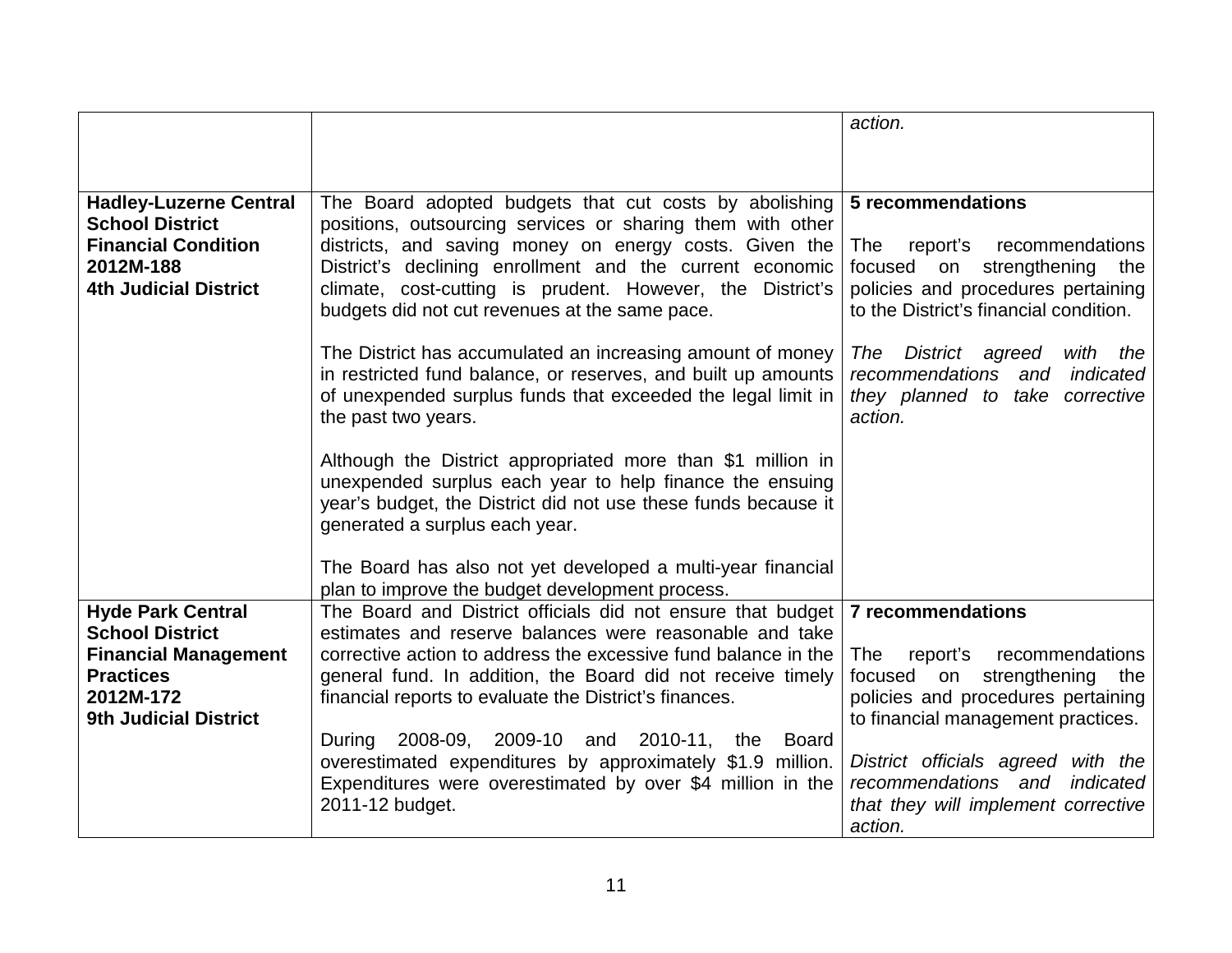|                                  | The District's tax certiorari fund was over-funded by \$207,000    |                                        |
|----------------------------------|--------------------------------------------------------------------|----------------------------------------|
|                                  | to \$636,000 for the three fiscal years ended June 30, 2010.       |                                        |
|                                  |                                                                    |                                        |
|                                  | The former treasurer did not prepare and present monthly           |                                        |
|                                  | reports to the Board and did not prepare bank reconciliations      |                                        |
|                                  | in a timely manner.                                                |                                        |
| <b>Pawling Central School</b>    | The Board did not provide adequate oversight of the District's     | 11 recommendations                     |
| <b>District</b>                  | capital projects and tax certiorari reserve funds. District        |                                        |
| <b>Selected Financial</b>        | officials overfunded the High School Roof project and              | The recommendations focused on         |
| <b>Activities</b>                | burdened District taxpayers with \$1.3 million in unnecessary      | strengthening the policies and         |
| 2012M-185                        | borrowing. Further, the District paid approximately \$579,300      | procedures pertaining to financial     |
| <b>9th Judicial District</b>     | in tax certiorari claims from July 1, 2009 through June 30,        | management practices.                  |
|                                  | 2012 from the general fund instead of using the tax certiorari     |                                        |
|                                  | reserve.                                                           | District officials agreed with the     |
|                                  |                                                                    | recommendations and<br>indicated       |
|                                  | The District's Audit Committee acted outside the scope of its      | they will<br>implement<br>corrective   |
|                                  | authority.                                                         | action.                                |
|                                  |                                                                    |                                        |
|                                  | The District paid four professional service providers (legal,      |                                        |
|                                  | architectural, internal audit, and external audit) \$233,894       |                                        |
|                                  | during the audit period without first soliciting competition.      |                                        |
|                                  |                                                                    |                                        |
|                                  | The Board did not properly segregate the treasurer's and           |                                        |
|                                  | deputy treasurer's duties over cash disbursements.                 |                                        |
| <b>State Education</b>           | \$287,952 adjustment                                               | 4 recommendations                      |
| <b>Department and Kids &amp;</b> |                                                                    |                                        |
| the Training Institute,          | During the fiscal years ended June 30, 2008 and June 30,           | recommended<br>It is<br>that<br>the    |
| Inc.                             | 2009 the Kids & the Training Institute, Inc. (KTI) received \$3.3  | Department<br>the<br>review            |
| <b>Compliance with the</b>       | million in public support. During that time KTI claimed            | disallowances<br>and<br>make<br>the    |
| <b>Reimbursable Cost</b>         | \$287,952 in costs that were not properly calculated,              | adjustments,<br>appropriate<br>and     |
| <b>Manual</b>                    | documented, or<br>allowable.<br>adequately<br><b>There</b><br>were | adjust KTI's reimbursement rates,      |
| 2010-S-69                        | disallowances including \$215,592 in personal services and         | appropriate.<br>It<br>is<br>also<br>as |
|                                  | \$72,360 in other-than-personal services.                          | recommended that the Department        |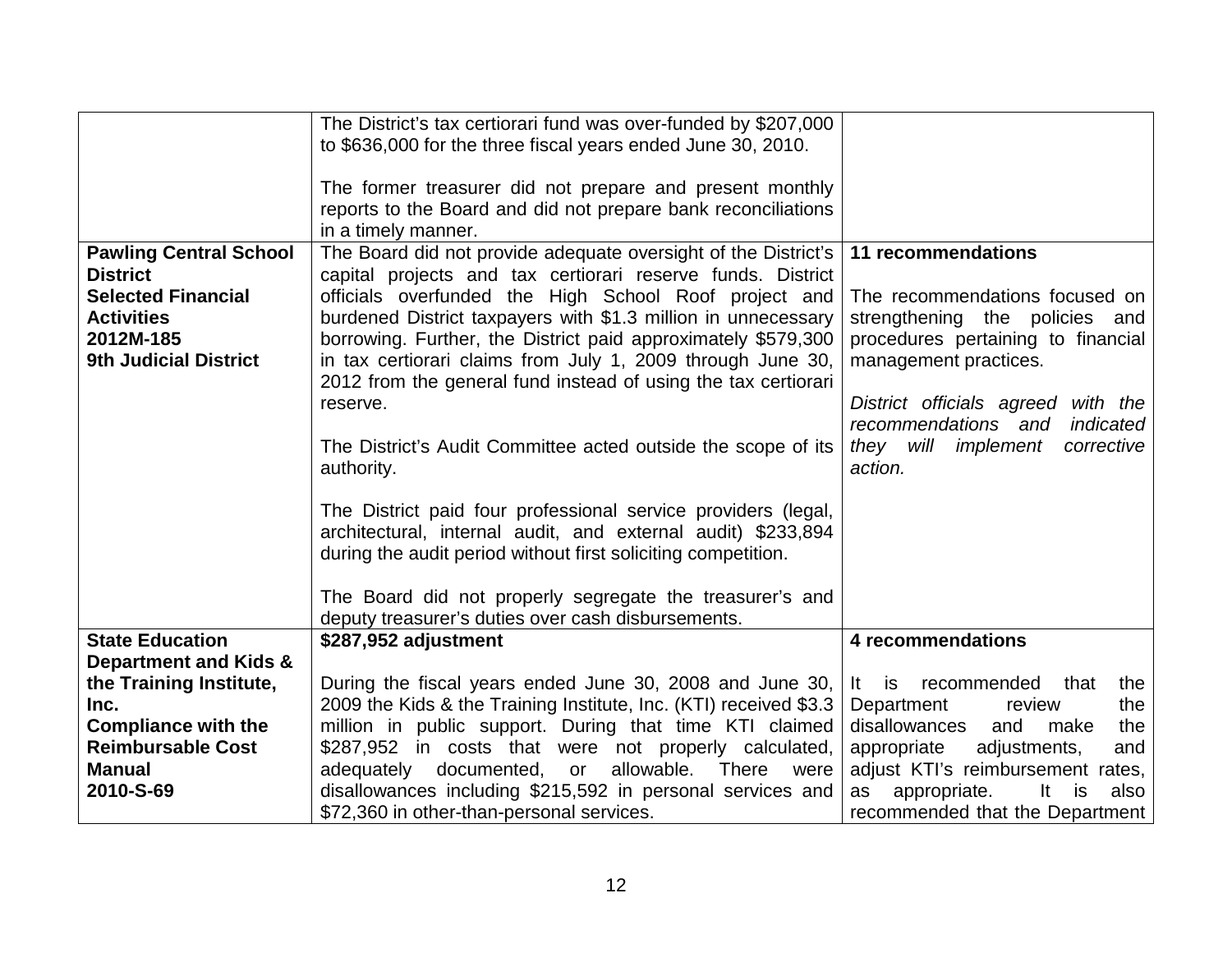|                                                                                                                                                 | The personal service disallowances consisted of \$44,824 in<br>excess salary costs for its Executive Director, \$169,648 in<br>unsupported bonus payments, and \$1,120 in gift cards to<br>employees.                                                                                                                                                                                                                                                                                         | direct KTI officials to comply with<br>provisions pertaining to time and<br>attendance<br>records,<br>the<br>classification of expenses,<br>and<br>Department program site approval.                                                                                                                                                           |
|-------------------------------------------------------------------------------------------------------------------------------------------------|-----------------------------------------------------------------------------------------------------------------------------------------------------------------------------------------------------------------------------------------------------------------------------------------------------------------------------------------------------------------------------------------------------------------------------------------------------------------------------------------------|------------------------------------------------------------------------------------------------------------------------------------------------------------------------------------------------------------------------------------------------------------------------------------------------------------------------------------------------|
|                                                                                                                                                 | The other-than-personal-service disallowances identified<br>included (among a range of improper charges) \$31,577 for<br>ineligible vehicle costs, \$16,389 for numerous personal<br>expenses, and \$3,753 in expenses claimed for the private<br>residence of the Executive Director.                                                                                                                                                                                                        | It is also recommended that KTI<br>comply with requirements of the<br>Manual and other Department<br>procedural guidance.                                                                                                                                                                                                                      |
|                                                                                                                                                 | KTI did not comply with provisions of the Department's<br>Reimbursable Cost Manual (Manual) pertaining to a less-<br>than-arm's-length relationship with Kid's Quality Care (KQC)                                                                                                                                                                                                                                                                                                             | The Department agreed with the<br>findings and indicated that they will<br>implement corrective action.                                                                                                                                                                                                                                        |
|                                                                                                                                                 | Inc., time and attendance records, and the classification of<br>expenses.                                                                                                                                                                                                                                                                                                                                                                                                                     | KTI officials believe the report<br>contains inaccuracies as well as<br>certain instances where they<br>believe that principles contained in<br>the Manual have been misapplied<br>or misinterpreted.                                                                                                                                          |
| <b>State Education</b>                                                                                                                          | \$237,926 adjustment                                                                                                                                                                                                                                                                                                                                                                                                                                                                          | 4 recommendations                                                                                                                                                                                                                                                                                                                              |
| <b>Department and Kids</b><br><b>Quality Care, Inc.</b><br><b>Compliance with the</b><br><b>Reimbursable Cost</b><br><b>Manual</b><br>2010-S-68 | During the fiscal years ended June 30, 2008 and June 30,<br>2009 Kids Quality Care, Inc. (KQC) received \$2.7 million in<br>public support. During that time KQC claimed \$237,926 in<br>costs that were not properly calculated, adequately<br>documented, or allowable for the two years covered by the<br>audit. The disallowances included \$138,136 in personal<br>services and \$99,790 in other-than-personal services.<br>The personal service disallowances consisted of \$73,258 in | recommended<br>that<br>the<br>It is<br>Department<br>the<br>review<br>disallowances<br>and<br>make<br>the<br>appropriate adjustments and adjust<br>KQC's reimbursement rates, as<br>$\mathsf{It}$<br>appropriate.<br>is<br>also<br>recommended that the Department<br>direct KQC officials to comply with<br>provisions pertaining to time and |
|                                                                                                                                                 | excess salary costs for its Executive Director/Owner and                                                                                                                                                                                                                                                                                                                                                                                                                                      | attendance<br>the<br>records.                                                                                                                                                                                                                                                                                                                  |